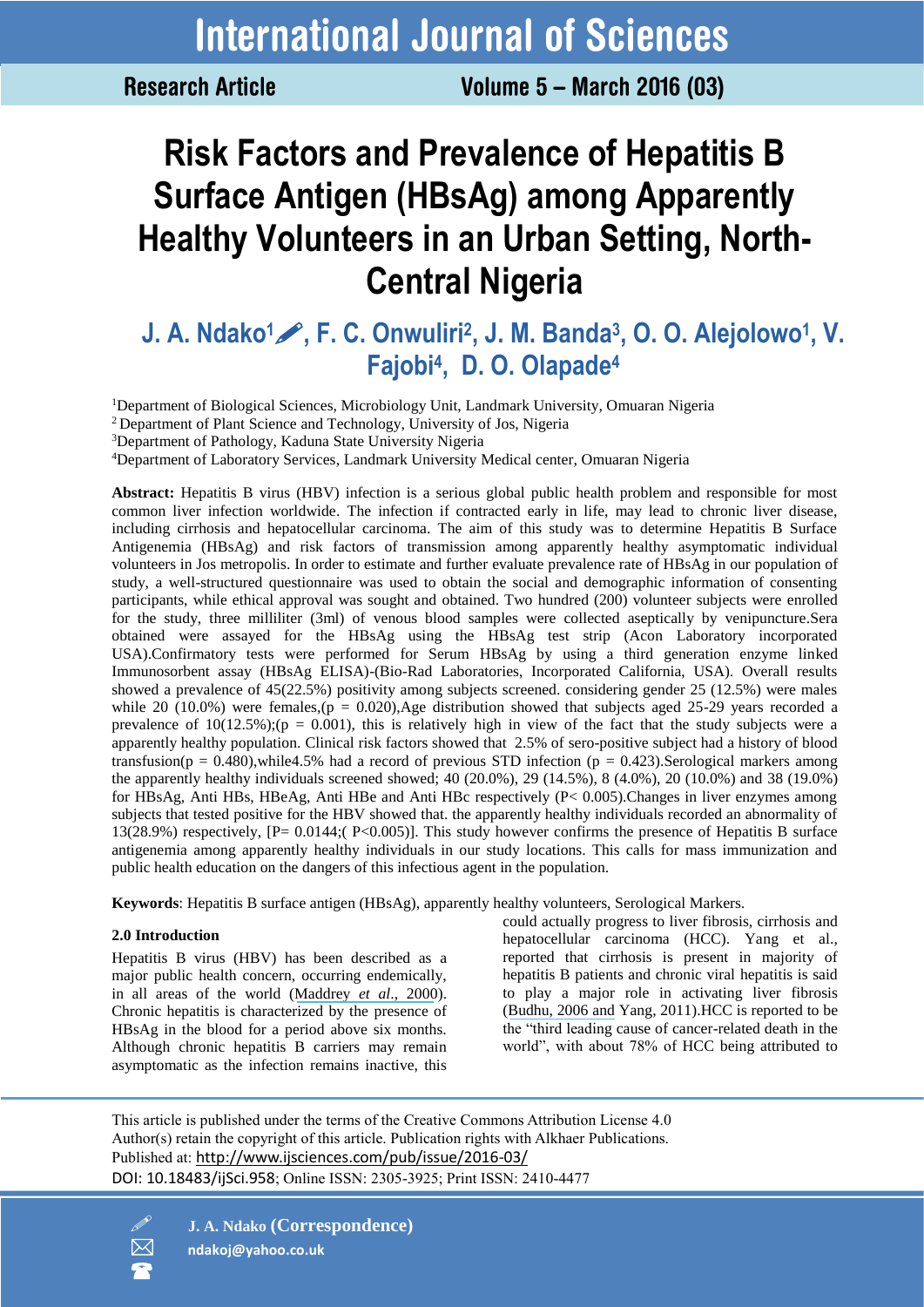Risk Factors and Prevalence of Hepatitis B Surface Antigen (HBsAg) Among Apparently Healthy Volunteers in an Urban Setting, North-Central Nigeria

viral hepatitis of which HBV is inclusive (Yang, 2011).

Based on the prevalence of HBV chronic carriers amongst adults in the general population, Countries are classified as having low endemicity  $(2\%)$ , intermediate endemicity (2%–5%), or high endemicity (> 5%) of infection ([Hall, 1994](https://www.researchgate.net/publication/269346295_Control_of_hepatitis_B_by_childhood_vaccination?el=1_x_8&enrichId=rgreq-67b3cab7e37983c279477810d6c17cfa-XXX&enrichSource=Y292ZXJQYWdlOzI5OTU5MjcxOTtBUzozNTU4OTc1ODM5MTUwMTFAMTQ2MTg2NDAwNDQ1NQ==)). Hepatitis B is highly endemic in developing nations with large population such as South East Asia,China, sub-Saharan Africa and the Amazon basin (Sharma *et al.,* 2005), with at least 8.0% of the population assuming HBV chronic carrier status.([Alter, 2003](https://www.researchgate.net/publication/10875058_Epidemiology_and_Prevention_of_Hepatitis_B?el=1_x_8&enrichId=rgreq-67b3cab7e37983c279477810d6c17cfa-XXX&enrichSource=Y292ZXJQYWdlOzI5OTU5MjcxOTtBUzozNTU4OTc1ODM5MTUwMTFAMTQ2MTg2NDAwNDQ1NQ==)). In Eastern and Southern Europe, the Middle East, Japan, and part of South America, mixed pattern of transmission exist, including transmission among infants, early childhood and adult transmission (Lok, 2005).

The endemicity of HBV is low in most developed countries, such as North America, Northern and Western Europe and Australia. In these regions*,* HBV infects 5.0-7.0% of the population, and only 0.5-2.0% of the population become chronic carriers. In these areas, most HBV infections occurs in adolescents and young adults in relatively well defined high-risk groups, comprising injection drug users, homosexual males, health-care workers, blood transfusion or hemodialysis patients (WHO, 1998). In Africa, hepatitis B virus infection is the most common cause of liver disease which is the third most common cause of death in medical wards with 15-60% seropositivity for HBsAg in normal population ([Bojuwoye, 1997;](https://www.researchgate.net/publication/13756851_The_burden_of_viral_hepatitis_in_Africa?el=1_x_8&enrichId=rgreq-67b3cab7e37983c279477810d6c17cfa-XXX&enrichSource=Y292ZXJQYWdlOzI5OTU5MjcxOTtBUzozNTU4OTc1ODM5MTUwMTFAMTQ2MTg2NDAwNDQ1NQ==) [Ugwuja and Ugwu, 2010](https://www.researchgate.net/publication/264416643_Seroprevalence_of_Hepatitis_B_Surface_Antigen_and_Liver_Function_Tests_among_Adolescents_in_Abakaliki_South_Eastern_Nigeria?el=1_x_8&enrichId=rgreq-67b3cab7e37983c279477810d6c17cfa-XXX&enrichSource=Y292ZXJQYWdlOzI5OTU5MjcxOTtBUzozNTU4OTc1ODM5MTUwMTFAMTQ2MTg2NDAwNDQ1NQ==)).

HBV infections constitute a major public health concern in Nigeria while several reports have established the endemicity of HBV by the presence of HBsAg in different groups of population studied from different parts of the country,(Olubuyide,1997). The evaluation of the data on the prevalence of the HBsAg provided an idea on its prevalent rate in the community ([Bhattacharya](https://www.researchgate.net/publication/6178752_Significant_increase_in_HBV_HCV_HIV_and_syphilis_infections_among_blood_donors_in_West_Bengal_Eastern_India_2004-2005_Exploratory_screening_reveals_high_frequency_of_occult_HBV_infection?el=1_x_8&enrichId=rgreq-67b3cab7e37983c279477810d6c17cfa-XXX&enrichSource=Y292ZXJQYWdlOzI5OTU5MjcxOTtBUzozNTU4OTc1ODM5MTUwMTFAMTQ2MTg2NDAwNDQ1NQ==) *et al*., 2007; Afsar *et al*., 2010). HBV are blood borne pathogens that can be transmitted through blood transfusion and could pose a huge problem in areas where mechanisms of ensuring blood safety are uncertain ([Umolu](https://www.researchgate.net/publication/7894692_Human_immunodeficiency_virus_HIV_seropositivity_and_hepatitis_B_surface_antigenemia_HBSAG_among_blood_donors_in_Benin_City_Edo_state_Nigeria?el=1_x_8&enrichId=rgreq-67b3cab7e37983c279477810d6c17cfa-XXX&enrichSource=Y292ZXJQYWdlOzI5OTU5MjcxOTtBUzozNTU4OTc1ODM5MTUwMTFAMTQ2MTg2NDAwNDQ1NQ==) *et al*., [2005](https://www.researchgate.net/publication/7894692_Human_immunodeficiency_virus_HIV_seropositivity_and_hepatitis_B_surface_antigenemia_HBSAG_among_blood_donors_in_Benin_City_Edo_state_Nigeria?el=1_x_8&enrichId=rgreq-67b3cab7e37983c279477810d6c17cfa-XXX&enrichSource=Y292ZXJQYWdlOzI5OTU5MjcxOTtBUzozNTU4OTc1ODM5MTUwMTFAMTQ2MTg2NDAwNDQ1NQ==)).

A study carried out on one hundred (100) healthy blood donors in Benin City showed a prevalence of 11.0%, compared to the report from a study conducted in Central Hospital, Warri where a prevalence of 12.0% was recorded. Similarly, a prevalence of 4.4% was reported in another study carried out in Lagos among healthy pregnant women. The prevalence of HBV varies between 2% in developed countries where the prevalence is low to about 8% in developing countries where infection is

endemic with sex, age and socio-economic status as important risk factors for infection ([Odusanya et al.,](https://www.researchgate.net/publication/7897767_Prevalence_of_hepatitis_B_surface_antigen_in_vaccinated_children_and_controls_in_rural_Nigeria?el=1_x_8&enrichId=rgreq-67b3cab7e37983c279477810d6c17cfa-XXX&enrichSource=Y292ZXJQYWdlOzI5OTU5MjcxOTtBUzozNTU4OTc1ODM5MTUwMTFAMTQ2MTg2NDAwNDQ1NQ==)  [2005;](https://www.researchgate.net/publication/7897767_Prevalence_of_hepatitis_B_surface_antigen_in_vaccinated_children_and_controls_in_rural_Nigeria?el=1_x_8&enrichId=rgreq-67b3cab7e37983c279477810d6c17cfa-XXX&enrichSource=Y292ZXJQYWdlOzI5OTU5MjcxOTtBUzozNTU4OTc1ODM5MTUwMTFAMTQ2MTg2NDAwNDQ1NQ==) [Alikor and Erhabor, 2007](https://www.researchgate.net/publication/5908586_Seroprevalence_of_hepatitis_B_surface_antigenaemia_in_children_in_a_tertiary_health_institution_in_the_Niger_Delta_of_Nigeria?el=1_x_8&enrichId=rgreq-67b3cab7e37983c279477810d6c17cfa-XXX&enrichSource=Y292ZXJQYWdlOzI5OTU5MjcxOTtBUzozNTU4OTc1ODM5MTUwMTFAMTQ2MTg2NDAwNDQ1NQ==))

HBV is found in highest concentrations in the blood, and lower concentrations in saliva, semen, vaginal secretions, and wound exudates. The virus can remain viable for >7 days on environmental surfaces at room temperature (CDC, 2008). Sexual activity, especially heterosexual, and injection-drug use account for the majority of HBV transmission in lowprevalence areas ([Seeger](https://www.researchgate.net/publication/12612187_Hepatitis_B_Virus_Biology?el=1_x_8&enrichId=rgreq-67b3cab7e37983c279477810d6c17cfa-XXX&enrichSource=Y292ZXJQYWdlOzI5OTU5MjcxOTtBUzozNTU4OTc1ODM5MTUwMTFAMTQ2MTg2NDAwNDQ1NQ==) *et al.,* 2000) while perinatal transmission account for the majority of the transmission in high prevalence areas ([Harry](https://www.researchgate.net/publication/15324322_Hepatitis_B_virus_infection_among_blood_donors_and_pregnant_women_in_Maiduguri_Nigeria?el=1_x_8&enrichId=rgreq-67b3cab7e37983c279477810d6c17cfa-XXX&enrichSource=Y292ZXJQYWdlOzI5OTU5MjcxOTtBUzozNTU4OTc1ODM5MTUwMTFAMTQ2MTg2NDAwNDQ1NQ==) *et al.,*  [1994](https://www.researchgate.net/publication/15324322_Hepatitis_B_virus_infection_among_blood_donors_and_pregnant_women_in_Maiduguri_Nigeria?el=1_x_8&enrichId=rgreq-67b3cab7e37983c279477810d6c17cfa-XXX&enrichSource=Y292ZXJQYWdlOzI5OTU5MjcxOTtBUzozNTU4OTc1ODM5MTUwMTFAMTQ2MTg2NDAwNDQ1NQ==)).However, HCC might be prevented by early detection and therapy (Xuan *et al*.,2007).

The prevalence of HBV infection also varies markedly from one region of the world to another. Racial differences between populations, cultural and economic differences in developing countries like Nigeria are factors considered responsible for the differences. The global burden of Hepatitis B remains enormous, due largely to lack of universal HBV vaccination ([Alexander and Kowdley, 2006](https://www.researchgate.net/publication/6861051_Epidemiology_of_hepatitis_B_Clinical_implications?el=1_x_8&enrichId=rgreq-67b3cab7e37983c279477810d6c17cfa-XXX&enrichSource=Y292ZXJQYWdlOzI5OTU5MjcxOTtBUzozNTU4OTc1ODM5MTUwMTFAMTQ2MTg2NDAwNDQ1NQ==)).The prevalence observed from previous studies demands for a routine use of Serological markers for HBV screening in blood banks and antennal clinics. These tests are obligatory for transfusion safety and may give an idea about the seropositivity rates of a specific region (Afsar *et al.*, 2010).

#### **3.0 Materials and Methods**

**3.1 Study area:** The study was carried out in some parts of Plateau State. This comprises of Jos metropolis comprising parts of Jos South and Jos North, Local Government areas. The selection of these communities was as a result of preliminary investigations conducted among amongst families with symptoms suspected to be an indicator for the HBV.

**3.2 Ethical consideration:** Informed consent of each participant was obtained prior to testing. Ethical approval for this research work was sought and obtained from relevant authorities.

**3.3 Study Population:** Subjects studied include; Two Hundred (200) apparently Healthy Individuals. The study included subjects of all sex, aged 3 to 60 years.

**Inclusion and Exclusion criteria**: Subjects who gave informed consent and are asymptomatic by routine screening, were included in the study, subjects who had once been vaccinated with the required three doses of the vaccine and those who declined to offer consent were excluded from the study.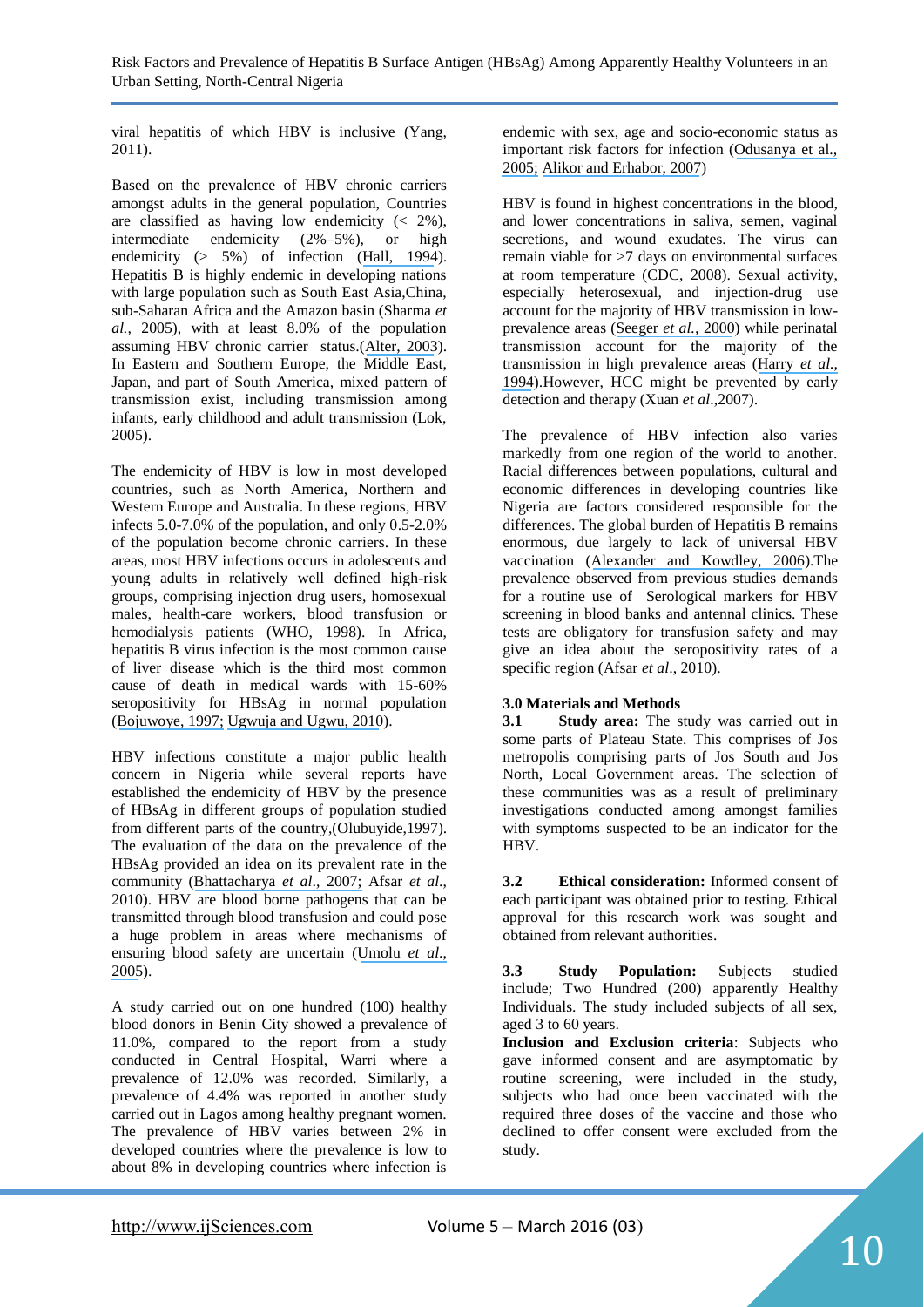Risk Factors and Prevalence of Hepatitis B Surface Antigen (HBsAg) Among Apparently Healthy Volunteers in an Urban Setting, North-Central Nigeria

**3.4 Collection and processing of specimens:** Three milllilitre (3ml) of blood samples were collected aseptically by venipuncture using Syringe and needle. Each blood sample was transferred from the syringe into a carefully labelled plastic microtitre tube containing ethylene diamine tetraacetic acid (EDTA) and stored in the refrigerator at  $4^{\circ}$ C.Each resultant supernatant (Plasma) was carefully decanted into a new labelled tube and stored at -20°C until ready for use.

**3.5 laboratory analysis:** Assay of collected sample was carried out first by carrying out an Onthe-spot testing for HBsAg using the HBsAg test strip (Acon Laboratory incorporated USA), according to the manufacturer's instructions. Confirmatory tests were then performed with Monolisa HBsAg ULTRA assay (HBsAg ELISA test reagent)(Biorad Laboratories,USA) which is a one-step enzyme Immunoassay according to the manufacturer's instructions.

**Hepatitis B Surface Antigen (HBsAg) Detection:**HBsAg test strip manufactured by Acon laboratory incorporated USA was used for the preliminary screening. The HBsAg one step hepatitis B surface antigen test strip is a rapid chromatographic immune assay for the qualitative detection of hepatitis B surface antigen in serum or plasma. The test was carried out and interpreted according to the manufacturer's instructions.

**Confirmation by ELISA:**HBsAg ELISA test reagent manufactured by Biorad Laboratories was used for the confirmatory screening.Monolisa HBsAg ULTRA assay is a one-step enzyme Immunoassay technique of the "Sandwich" type for the detection of the surface antigen of the Hepatitis B virus (HBsAg) in the serum or plasma.

**Screening using the 5-panel test kits for Serological markers:** HBV-5 panel test for the qualitative assessment of the markers of hepatitis B virus infection in human serum, plasma and whole blood. The HBV Panel Test is an Immunochromatographic assay method to quickly detect five major markers of HBV infections, HBsAg, Anti-HBs (HBsAb), Anti-HBc (HBcAb), HBeAg and Anti-HBe (HBeAb) in human blood specimens.

**Liver Enzyme determination among seropositive individuals:** All the HBsAg positive samples were assayed for alanine aminotransferase (ALT).

#### **Results**

From the tables below, out of the Two- Hundred (200) subjects screened a prevalence of 45(22.5%) positivity was recorded, considering gender 25 (12.5%) were males while 20 (10.0%) were females. Individuals aged 25-29 years recorded a prevalence of 5.0% compared to the 3.5% prevalent recorded among subjects aged 30-34 years, (Table 1). Risk factors among Apparently Healthy subjects showed that 10(5.0%) of subjects that tested positive had history of alcoholic consumption while 9(4.5) % of the subjects screened had history of Sexually Transmitted Disease (STD), (Table 2).Furthermore, history of hepatitis infection in the family which recorded a prevalence of 3.0%.(Table 3).Response to serological markers showed that the highest rate of positivity recorded with the HBsAg had 20% positivity, the HBeAg recorded 4.0% positivity, while Anti-HBs which indicates antibody to the HBsAg showed 14.5% positivity among the subjects screened. Anti-HBe positivity recorded 10.0%.However,Anti-HBc Positivity showed a positivity of 19.0 % (Table 4).The positive subjects screened, recorded an ALT abnormality of 28.9%.(Table 5).

**Table 1: Distributions of Apparently Healthy Subjects Screened Based On Sex and Age**

|                                         | <b>Total Number</b><br>Examined. $(\% )$ |                      | No. Pos. $(\% )$     | No. Neg. $(\% )$ P-value |       | <b>OR</b> | 95% C.I   |
|-----------------------------------------|------------------------------------------|----------------------|----------------------|--------------------------|-------|-----------|-----------|
| <b>Sex</b>                              |                                          |                      |                      |                          |       |           |           |
| <b>Male</b><br><b>Female</b> $90(45.0)$ | 110(55.0)                                | 25(12.5)<br>20(10.0) | 85(42.5)<br>70(35.0) | 0.020                    | 1     | 1.03      | 0.53-2.01 |
| Age                                     |                                          |                      |                      |                          |       |           |           |
| 25-29                                   | 35(17.5)                                 |                      | 10(5.0)              | 25(12.5)                 |       | 1.24      |           |
| 30-34                                   | 30(15.0)                                 |                      | 7(3.5)               | 23(12.0)                 |       |           | 0.94      |
| 35-39                                   | 30(15.0)                                 |                      | 6(3.0)               | 24(16.5)                 |       |           | 0.77      |
| 40-44                                   | 36(18.0)                                 |                      | 6(3.0)               | 30(15.0)                 |       |           | 0.62      |
| 45-49                                   | 24(12.0)                                 |                      | 5(2.5)               | 19(9.5)                  |       |           | 0.81      |
| 50-54                                   | 20(10.0)                                 |                      | 4(2.0)               | 16(8.0)                  |       |           | 1         |
| 55-59                                   | 15(7.5)                                  |                      | 4(2.0)               | 11(5.5)                  |       |           | 0.81      |
| $\geq 60$                               | 10(5.0)                                  |                      | 3(1.5)               | 7(3.5)                   | 0.001 |           |           |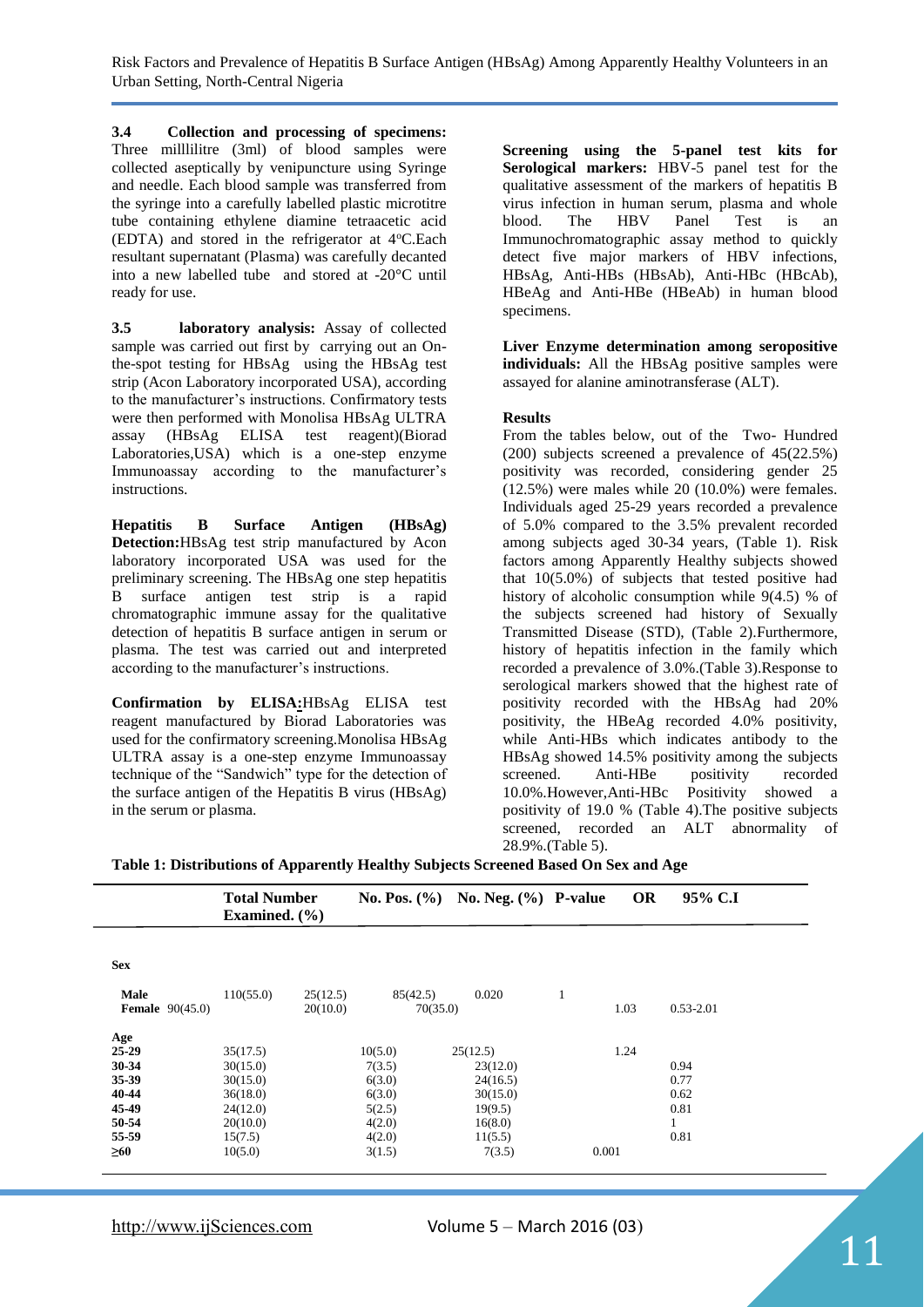|                                 | <b>Total Number</b><br>Examined. $(\% )$ | <b>No. Pos.</b> $(\% )$ | No. Neg. $(\%)$ P-value | <b>OR</b> | 95% C.I |           |
|---------------------------------|------------------------------------------|-------------------------|-------------------------|-----------|---------|-----------|
|                                 | <b>History of Blood transfusion</b>      |                         |                         |           |         |           |
| Yes                             | 21(10.5)                                 | 5(2.5)                  | 16(8.0)                 |           |         |           |
| No.                             | 179(89.5)                                | 40(20.0)                | 139(69.5)               | 0.480     | 1.09    | 0.38-3.15 |
| <b>History of STD Infection</b> |                                          |                         |                         |           |         |           |
| Yes                             | 15(7.5)                                  | 9(4.5)                  | 6(3.0)                  |           |         |           |
| No.                             | 185(92.5)                                | 36(18.0)                | 149(74.5)               | 0.423     | 6.21    |           |
|                                 | <b>History of jaundice in the Family</b> |                         |                         |           |         |           |
| <b>Yes</b>                      | 10(5.0)                                  | 4(2.0)                  | 6(3.0)                  |           |         |           |
| No.                             | 179(95.0)                                | 40(20.5)                | 149(74.5)               | 0.534     | 2.42    |           |

#### **Table 2 : Distributions of Apparently Healthy Subjects Screened Based on Clinical Risk Factors**

#### **Table 3: Distributions of Apparently Healthy Subjects Screened Based on other Risk Factors**

|                | <b>Total Number</b><br>Examined. $(\% )$            |          | No. Pos. $(\% )$ No. Neg. $(\% )$ P-value | <b>OR</b> | 95% C.I |
|----------------|-----------------------------------------------------|----------|-------------------------------------------|-----------|---------|
|                | <b>History of Hepatitis infection in the Family</b> |          |                                           |           |         |
| <b>Yes</b>     | 46(23.0)                                            | 6(3.0)   | 40(20.0)                                  |           |         |
| N <sub>0</sub> | 154(77.0)                                           | 39(19.5) | 115(57.5)                                 | 0.312     | 0.44    |
|                | <b>Previous Infection with HBV</b>                  |          |                                           |           |         |
| Yes            | 9(4.5)                                              | 5(2.5)   | 4(2.0)                                    |           |         |
| N <sub>0</sub> | 191(95.5)                                           | 40(20.0) | 151(74.5)                                 | 0.542     | 4.72    |
|                | <b>Awareness of HBV as an Infectious Agent</b>      |          |                                           |           |         |
| <b>Yes</b>     | 70(35.0)                                            | 4(2.0)   | 66(33.0)                                  |           |         |
|                |                                                     |          |                                           | 0.1275    | 0.13    |
|                | <b>History of Alcoholic Consumption</b>             |          |                                           |           |         |
| Yes            | 30(15.0)                                            | 4(2.0)   | 6(3.0)                                    |           |         |
| No             | 170(85.0)                                           | 30(15.0) | 140(70.0)                                 | 0.428     | 2.33    |
|                |                                                     |          |                                           |           |         |

#### **Table 4: Overall Prevalence of HBV markers among Positive subjects screened**

|                      | <b>HBsAg</b>                  | <b>HBeAg</b>             | Anti-HBs                 | Anti-HBe                    | Anti-HBc                   | <b>P-Value</b> |
|----------------------|-------------------------------|--------------------------|--------------------------|-----------------------------|----------------------------|----------------|
| Positive<br>Negative | $40(20.0\%)$<br>$160(80.0\%)$ | $8(4.0\%)$<br>192(96.0%) | 29 (14.5%)<br>171(85.5%) | $20(10.0\%)$<br>180 (90.0%) | 38 (19.0 %)<br>162 (81.0%) |                |
| Total                | 200(100)                      | 200(100)                 | $200(100)$ .             | 200 (100.0)                 | 200(100.0)                 | P < 0.0001     |

#### **Table 5: Overall Determination Of Serum Alanine Aminotransferase (Alt) Levels On Positive Subjects**   $\mathbf{S}_{\mathbf{a}}$

| screened     |                |                                                                           |                                                            |                                                                 |                |  |
|--------------|----------------|---------------------------------------------------------------------------|------------------------------------------------------------|-----------------------------------------------------------------|----------------|--|
| <b>Sex</b>   |                | <b>Total</b><br><b>Number</b><br>of Positive Subjects<br>Screened $(\% )$ | Total Number of<br><b>ALT</b><br>abnormal<br>Level $(\% )$ | <b>Total Number of</b><br><b>ALT</b><br>Normal<br>Level $(\% )$ | <b>P-Value</b> |  |
| <b>Males</b> | <b>Females</b> |                                                                           |                                                            |                                                                 |                |  |
| 25(55.6)     | 20(44.4)       | 45(100.0)                                                                 | 13(28.9)                                                   | 32(71.1)<br>$\bullet$                                           | $P = 0.0144$   |  |
|              |                |                                                                           |                                                            |                                                                 |                |  |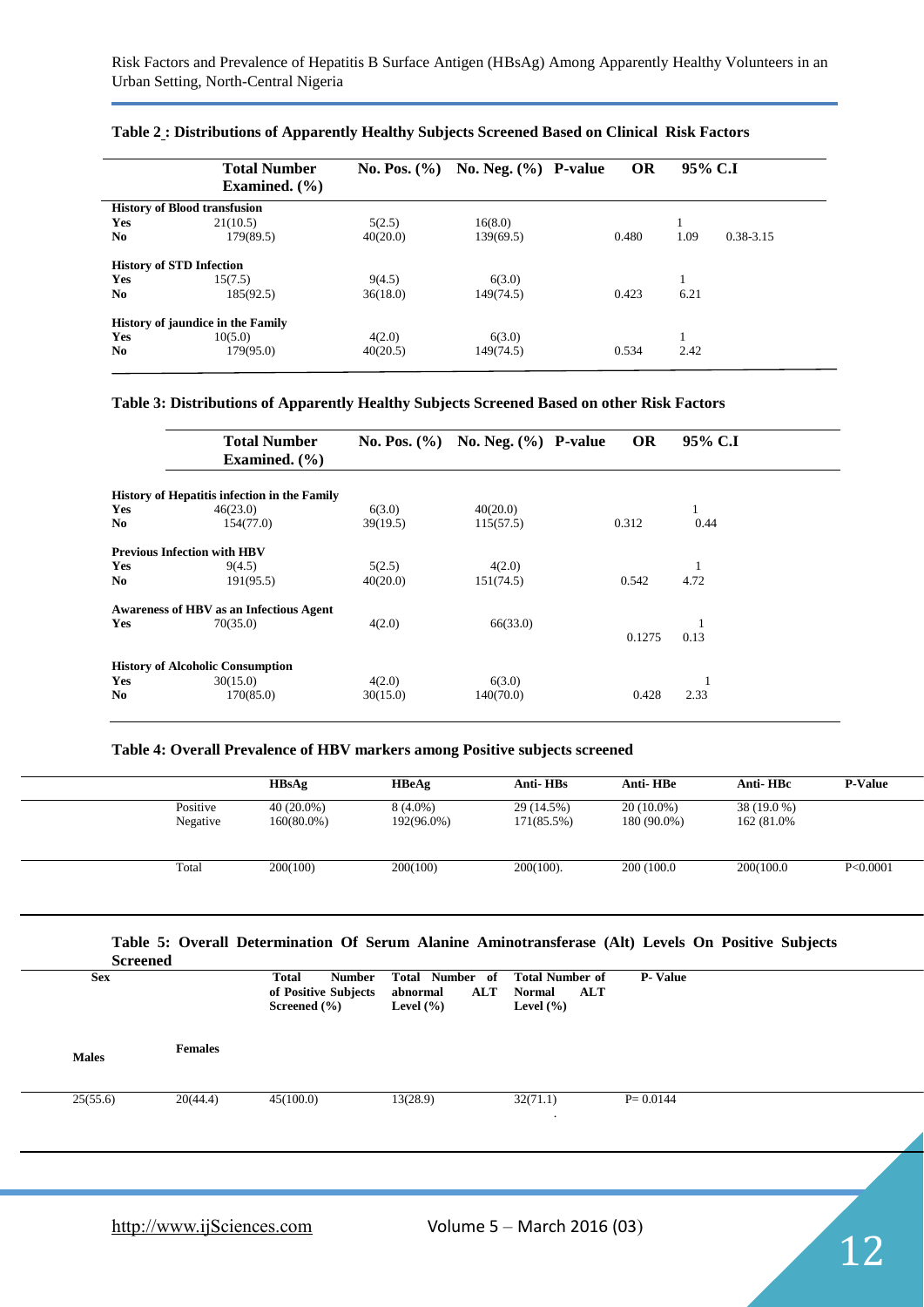Risk Factors and Prevalence of Hepatitis B Surface Antigen (HBsAg) Among Apparently Healthy Volunteers in an Urban Setting, North-Central Nigeria

#### **Discussion**

Screening asymptomatic people is an important instrument in disease detection, prompt diagnosis and intervention especially in silent killers like HBV. This study therefore set out to determine the seroprevalence of HBsAg in an apparently healthy population. Of the 200 subjects screened a prevalence of the 45(22.5%) positivity was recorded, considering gender 25 (12.5%) were males while 20 (10.0%) were females, for HBsAg, this is relatively high in view of the fact that the study subjects apparently healthy population.

In comparison to studies from other parts of the country, the prevalence of infection reported in this study was higher than previous studies conducted in different parts of the country, such as 4.9 and 10.3% reported in Port Harcourt and Jos respectively ([Ejele](https://www.researchgate.net/publication/8196439_The_prevalence_of_hepatitis_B_surface_antigen_HBsAg_among_prospective_blood_donors_and_patients_in_Port_Harcourt_Nigeria?el=1_x_8&enrichId=rgreq-67b3cab7e37983c279477810d6c17cfa-XXX&enrichSource=Y292ZXJQYWdlOzI5OTU5MjcxOTtBUzozNTU4OTc1ODM5MTUwMTFAMTQ2MTg2NDAwNDQ1NQ==)  [and Ojule, 2004;](https://www.researchgate.net/publication/8196439_The_prevalence_of_hepatitis_B_surface_antigen_HBsAg_among_prospective_blood_donors_and_patients_in_Port_Harcourt_Nigeria?el=1_x_8&enrichId=rgreq-67b3cab7e37983c279477810d6c17cfa-XXX&enrichSource=Y292ZXJQYWdlOzI5OTU5MjcxOTtBUzozNTU4OTc1ODM5MTUwMTFAMTQ2MTg2NDAwNDQ1NQ==) [Sirisena](https://www.researchgate.net/publication/11432441_Carriage_rate_of_hepatitis-B_surface_antigen_HBsAg_in_an_urban_community_in_Jos_Plateau_State_Nigeria?el=1_x_8&enrichId=rgreq-67b3cab7e37983c279477810d6c17cfa-XXX&enrichSource=Y292ZXJQYWdlOzI5OTU5MjcxOTtBUzozNTU4OTc1ODM5MTUwMTFAMTQ2MTg2NDAwNDQ1NQ==) *et al*, 2002),In a similar study conducted by [Akani](https://www.researchgate.net/publication/7390134_Sero-prevalence_of_Hepatitis_B_Surface_Antigen_HBsAg_in_pregnant_women_in_Pport_Harcourt_Nigeria?el=1_x_8&enrichId=rgreq-67b3cab7e37983c279477810d6c17cfa-XXX&enrichSource=Y292ZXJQYWdlOzI5OTU5MjcxOTtBUzozNTU4OTc1ODM5MTUwMTFAMTQ2MTg2NDAwNDQ1NQ==) *et al.* (2005) among pregnant women in Port Harcourt a low prevalence of 4.3% was recorded, while a prevalence of 21.3% was recorded in a study conducted at Ibadan ([Otegbayo](https://www.researchgate.net/publication/8541001_Prevalence_of_hepatitis_B_surface_and_e_antigens_risk_factors_for_viral_acquisition_and_serum_transaminase_among_blood_donors_in_Ibadan_Nigeria?el=1_x_8&enrichId=rgreq-67b3cab7e37983c279477810d6c17cfa-XXX&enrichSource=Y292ZXJQYWdlOzI5OTU5MjcxOTtBUzozNTU4OTc1ODM5MTUwMTFAMTQ2MTg2NDAwNDQ1NQ==) *et al*, 2003) and 17.1% prevalence recorded among sex workers in Nasarawa state (Nneka, 2007). However a slightly higher prevalent rate was recorded in one of the two studies conducted in Jos,with a record of 23.9% and 15.1% prevalence (Uneke *et al*, 2005; Egah *et al*[, 2007](https://www.researchgate.net/publication/5889564_Hepatitis_B_surface_antigen_hepatitis_C_and_HIV_antibodies_in_a_low-risk_blood_donor_group_Nigeria?el=1_x_8&enrichId=rgreq-67b3cab7e37983c279477810d6c17cfa-XXX&enrichSource=Y292ZXJQYWdlOzI5OTU5MjcxOTtBUzozNTU4OTc1ODM5MTUwMTFAMTQ2MTg2NDAwNDQ1NQ==)).These differences might not be unconnected with the fact that some of the studies were not from the same risk group.

Individuals aged 25-29 years recorded a prevalence of 5.0% compared to the 3.5% prevalent recorded among subjects aged 30-34 years. Chang, (2007) and Uneke *et al*,(2005) found that this age group comprises the sexually active group,which support the role of sexual transmission of the virus (Dawaki and Kawo 2006).However, there was no statistical significant association between the viral infection and age. Similarly there was no significant association between gender and viral infection (P  $0.05$ ) although the prevalence was higher (12.5%) among the males.

It was observed from this study that more males (12.5%) were infected with HBV than females (10.0%) while more females, However Bwogi *et al*. (2009) in his study reported a lower prevalence of HBV in men than in female and suggested the interplay of circumcision as protective. This was not the case in this study even though it was in an area that male circumcision is mandatory.

Risk factors among Apparently Healthy subjects showed that 10(5.0%) of subjects that tested positive had history of alcoholic consumption, Alcohol remains the single most significant cause of liver disease throughout the Western world and is responsible for between 40 and 80% of cases of

cirrhosis in different countries. Several studies in urban areas have reported that alcoholics have an increased prevalence of hepatitis B infection ([Jacobson](https://www.researchgate.net/publication/21598589_Human_Immunodeficiency_Virus_and_Hepatitis_B_Virus_Infections_in_a_New_York_City_Alcoholic_Population?el=1_x_8&enrichId=rgreq-67b3cab7e37983c279477810d6c17cfa-XXX&enrichSource=Y292ZXJQYWdlOzI5OTU5MjcxOTtBUzozNTU4OTc1ODM5MTUwMTFAMTQ2MTg2NDAwNDQ1NQ==) *et al,* 1992).

Similarly, not only may alcoholics have an increased risk of contracting hepatitis B, but once infected, hepatitis B may occasionally exacerbate liver disease in these patients. Several studies have reported that alcoholic patients with advanced liver disease (cirrhosis) have a higher prevalence of hepatitis B markers than alcoholics with less severe forms of alcoholic liver disease ([Jacobson](https://www.researchgate.net/publication/21598589_Human_Immunodeficiency_Virus_and_Hepatitis_B_Virus_Infections_in_a_New_York_City_Alcoholic_Population?el=1_x_8&enrichId=rgreq-67b3cab7e37983c279477810d6c17cfa-XXX&enrichSource=Y292ZXJQYWdlOzI5OTU5MjcxOTtBUzozNTU4OTc1ODM5MTUwMTFAMTQ2MTg2NDAwNDQ1NQ==) *et al,* 1992). Hence Abuse in alcohol consumption may favor the development of HBV chronic infection because alcohol can compromise the immune system ([Laskus](https://www.researchgate.net/publication/19934879_Prevalence_of_hepatitis_B_virus_markers_among_Polish_urban_alcoholics?el=1_x_8&enrichId=rgreq-67b3cab7e37983c279477810d6c17cfa-XXX&enrichSource=Y292ZXJQYWdlOzI5OTU5MjcxOTtBUzozNTU4OTc1ODM5MTUwMTFAMTQ2MTg2NDAwNDQ1NQ==)  *et al*[, 1988](https://www.researchgate.net/publication/19934879_Prevalence_of_hepatitis_B_virus_markers_among_Polish_urban_alcoholics?el=1_x_8&enrichId=rgreq-67b3cab7e37983c279477810d6c17cfa-XXX&enrichSource=Y292ZXJQYWdlOzI5OTU5MjcxOTtBUzozNTU4OTc1ODM5MTUwMTFAMTQ2MTg2NDAwNDQ1NQ==)).

This study showed that 9(4.5%) of the subjects screened had history of Sexually Transmitted Disease (STD).Busch (2000) and Lee *et al*,(2006) confirmed that sexual and prenatal HBV transmission usually results from mucous membrane exposures to infectious blood and body fluids. Saravanan *et al*, (2007) reported that HBsAg had been found in all body secretions and excretions. However, only blood, vaginal and menstrual fluids, and semen has been shown to be infectious.

There were no statistically significant differences with respect to contact with patient who had history of jaundice with a prevalence of 2.0%.History of hepatitis B infection in the family recorded a prevalence of 3.0%, Kuhns (2004) reported that HBV infection may also be transmitted between household contacts and between sexual partners, either homosexual or heterosexual, and in toddler-aged children in groups with high HBsAg carrier rate.

The findings of this study indicated 5% of HBV positive cases were alcoholic consumers while 4% are due to STD. However, Lee *et al,*(2006) asserts that the major risk factor for both HBV infections is parenteral exposure. HBV is stable on environmental surfaces for at least 7 days, and indirect inoculation of HBV can occur via inanimate objects like toothbrushes, baby bottles, and toys, razors, eating utensils, hospital equipment and other objects, by contact with mucous membranes or open skin breaks (Pan and Zhang, 1996). In this study there were no statistically significant differences with respect to method of nail trimming, method of ear piercing, shaving and subjects with history of blood transfusion.

Serologic testing for the diagnosis of hepatitis B virus (HBV) infection involves measurement of a panel of distinct HBV-specific antigens and host antibodies that react to these antigens (Mahoney,1999). In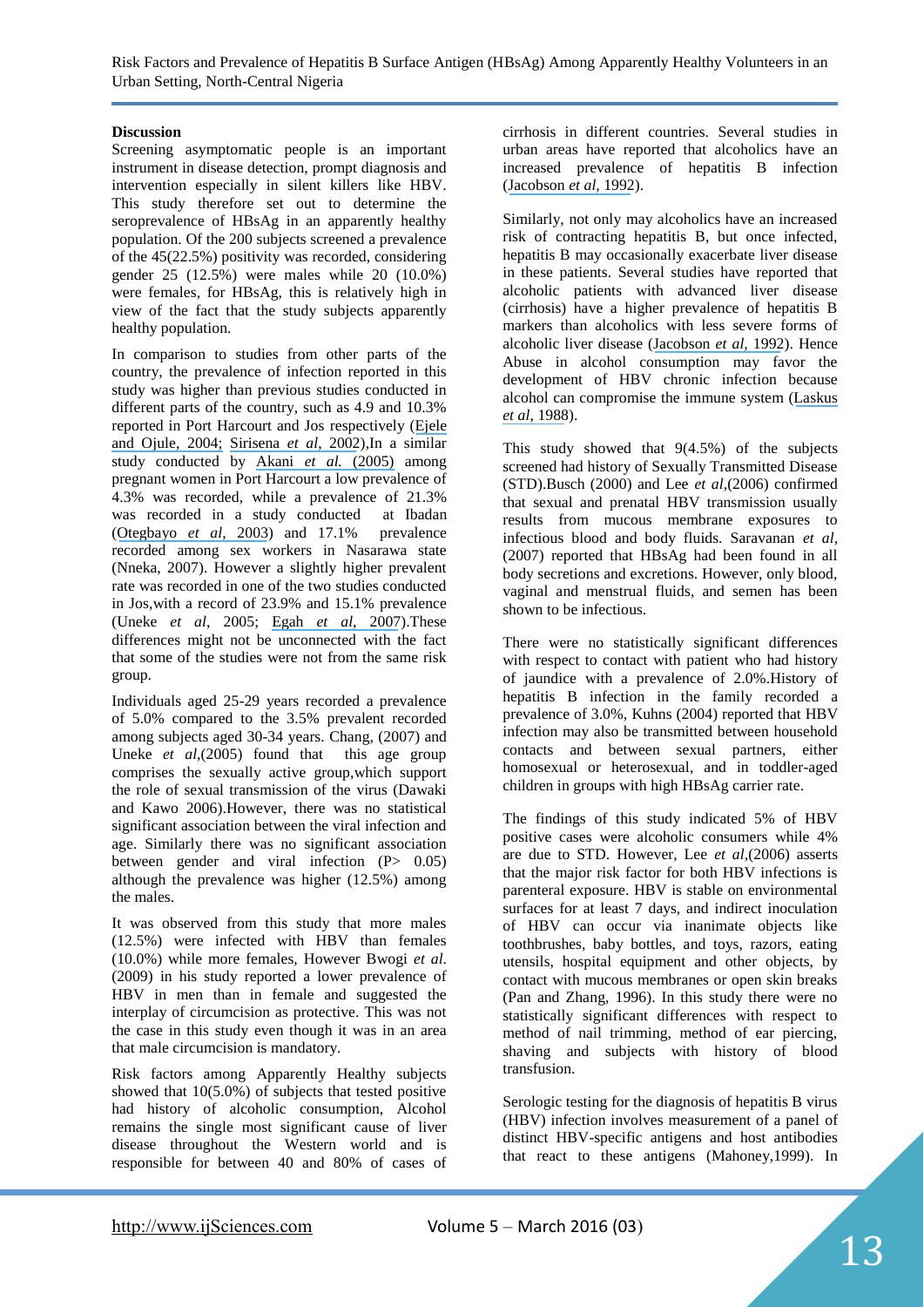general, the panel of responses can determine whether a patient is susceptible to infection, immune as a result of resolved infection, immune as a result of vaccination, acutely infected, or chronically infected.

Patients who develop chronic (persistent) HBV infection have a serologic response in the acute phase of HBV infection that is similar to patients who subsequently resolve the HBV infection. With chronic (persistent) HBV infection, HBsAg and anti-HBc (IgG antibodies) generally persist for life, (Weinbaum, 2008). The diagnosis of acute HBV infection is established by a characteristic serologic profile. During acute infection, the appearance of Virologic markers and host antibody responses develop in a typical pattern (Mast *et al.,* 2006). The first serologic marker to appear is hepatitis B surface antigen (HBsAg), which can initially be detected in serum from 1 to 12 weeks (average, 30 to 60 days) after infection.

From this study the highest rate of positivity recorded involved the HBsAg with 20% among the apparently healthy subjects, According to (Lee, 2010). The presence of HBsAg for longer than 6 months after acute infection indicates chronic infection. The detection of HBsAg and absence of IgM anti-HBc in a single serum specimen also generally indicates chronic HBV infection. The HBeAg recorded in this study showed 4.0%.According to Yang *et al*, 2002 the presence of HBeAg in serum indicate active viral replication. Zhang *et al*,(2011) in his studies recorded 1.6% HBeAg positivity among young adults while the rate of positivity decreased with age due to the spontaneous seroconversion to the Antibody against the HBeAg.

In the study conducted by Tsai *et al,*[\(2008\)](https://www.researchgate.net/publication/26730889_Seroepidemiology_of_hepatitis_B_virus_infection_Analysis_of_mass_screening_in_Hawaii?el=1_x_8&enrichId=rgreq-67b3cab7e37983c279477810d6c17cfa-XXX&enrichSource=Y292ZXJQYWdlOzI5OTU5MjcxOTtBUzozNTU4OTc1ODM5MTUwMTFAMTQ2MTg2NDAwNDQ1NQ==), Liver function tests are used to determine if the liver has been damaged or its function impaired. Elevations of certain liver tests in relation to others aids in that determination ALT result showed abnormality in 28.0% of the subjects screened. ALT levels have been correlated positively with liver inflammation, while patients with persistently normal ALT levels had significantly lower liver damage compared with patients with either intermittent of persistently elevated ALT Levels (Zhang *et al*. 2011).Therefore measurement of aminotransferase levels by serial observations and analysis remain the most common and convenient way to identify liver inflammation in patients particularly with chronic HBV infection.

**Conclusion**: Prevention is the only safeguard against spread of Hepatitis B infection, through avoiding practices that increase the risk of exposure to infection. Hepatitis B vaccine must be given to high risk groups especially the sexually active groups in the population. Similarly, Health care workers coming in contact with blood and other body Fluids

should also be meant to undergo full vaccine regimen against this infectious agent. Professional and public health education and implementation of infection control practices in all health facilities should be followed up and given prompt attention so as to control the spread of Hepatitis B virus in the population.

#### **References**

- 1) Ado, A., Alhassan, S., Chonoko, U.G and Samaila, A.U.( 2010). Seroprevalence of Hepatitis B Surface Antigen (HBsAg) among Blood donors attending Ahmadu Bello University Teaching Hospital (ABUTH), Zaria, Nigeria. *Bayero Journal of Pure and Applied Sciences*. 3(1):20-22
- 2) [Akani, C.I., Ojule., A.C., Opurum H.C. and Ejilemele, A.A.](https://www.researchgate.net/publication/7390134_Sero-prevalence_of_Hepatitis_B_Surface_Antigen_HBsAg_in_pregnant_women_in_Pport_Harcourt_Nigeria?el=1_x_8&enrichId=rgreq-67b3cab7e37983c279477810d6c17cfa-XXX&enrichSource=Y292ZXJQYWdlOzI5OTU5MjcxOTtBUzozNTU4OTc1ODM5MTUwMTFAMTQ2MTg2NDAwNDQ1NQ==)  [\(2005\). Sero-prevalence of hepatitis B surface antigen](https://www.researchgate.net/publication/7390134_Sero-prevalence_of_Hepatitis_B_Surface_Antigen_HBsAg_in_pregnant_women_in_Pport_Harcourt_Nigeria?el=1_x_8&enrichId=rgreq-67b3cab7e37983c279477810d6c17cfa-XXX&enrichSource=Y292ZXJQYWdlOzI5OTU5MjcxOTtBUzozNTU4OTc1ODM5MTUwMTFAMTQ2MTg2NDAwNDQ1NQ==)  [\(HBsAg\) in pregnant women in Port Harcourt,](https://www.researchgate.net/publication/7390134_Sero-prevalence_of_Hepatitis_B_Surface_Antigen_HBsAg_in_pregnant_women_in_Pport_Harcourt_Nigeria?el=1_x_8&enrichId=rgreq-67b3cab7e37983c279477810d6c17cfa-XXX&enrichSource=Y292ZXJQYWdlOzI5OTU5MjcxOTtBUzozNTU4OTc1ODM5MTUwMTFAMTQ2MTg2NDAwNDQ1NQ==)  Nigeria.*[Nigerian Postgraduate Medical](https://www.researchgate.net/publication/7390134_Sero-prevalence_of_Hepatitis_B_Surface_Antigen_HBsAg_in_pregnant_women_in_Pport_Harcourt_Nigeria?el=1_x_8&enrichId=rgreq-67b3cab7e37983c279477810d6c17cfa-XXX&enrichSource=Y292ZXJQYWdlOzI5OTU5MjcxOTtBUzozNTU4OTc1ODM5MTUwMTFAMTQ2MTg2NDAwNDQ1NQ==) Journal*, *12(4)*:266- [270.](https://www.researchgate.net/publication/7390134_Sero-prevalence_of_Hepatitis_B_Surface_Antigen_HBsAg_in_pregnant_women_in_Pport_Harcourt_Nigeria?el=1_x_8&enrichId=rgreq-67b3cab7e37983c279477810d6c17cfa-XXX&enrichSource=Y292ZXJQYWdlOzI5OTU5MjcxOTtBUzozNTU4OTc1ODM5MTUwMTFAMTQ2MTg2NDAwNDQ1NQ==)
- 3) [Alter, M.J.\(2003\) Epidemiology and Prevention of Hepatitis](https://www.researchgate.net/publication/10875058_Epidemiology_and_Prevention_of_Hepatitis_B?el=1_x_8&enrichId=rgreq-67b3cab7e37983c279477810d6c17cfa-XXX&enrichSource=Y292ZXJQYWdlOzI5OTU5MjcxOTtBUzozNTU4OTc1ODM5MTUwMTFAMTQ2MTg2NDAwNDQ1NQ==)  B. *[Journal of Virology,23](https://www.researchgate.net/publication/10875058_Epidemiology_and_Prevention_of_Hepatitis_B?el=1_x_8&enrichId=rgreq-67b3cab7e37983c279477810d6c17cfa-XXX&enrichSource=Y292ZXJQYWdlOzI5OTU5MjcxOTtBUzozNTU4OTc1ODM5MTUwMTFAMTQ2MTg2NDAwNDQ1NQ==)*
- 4) *(1)*: 39-46.
- 5) [Alexander, J., Kowdley, K.V.\(2006\). Epidemiology of](https://www.researchgate.net/publication/6861051_Epidemiology_of_hepatitis_B_Clinical_implications?el=1_x_8&enrichId=rgreq-67b3cab7e37983c279477810d6c17cfa-XXX&enrichSource=Y292ZXJQYWdlOzI5OTU5MjcxOTtBUzozNTU4OTc1ODM5MTUwMTFAMTQ2MTg2NDAwNDQ1NQ==) Hepatitis B- Clinical Implications. Research on Hepatitis B- [Clinical Implications.](https://www.researchgate.net/publication/6861051_Epidemiology_of_hepatitis_B_Clinical_implications?el=1_x_8&enrichId=rgreq-67b3cab7e37983c279477810d6c17cfa-XXX&enrichSource=Y292ZXJQYWdlOzI5OTU5MjcxOTtBUzozNTU4OTc1ODM5MTUwMTFAMTQ2MTg2NDAwNDQ1NQ==) *Research on [Gastroenterology,](https://www.researchgate.net/publication/6861051_Epidemiology_of_hepatitis_B_Clinical_implications?el=1_x_8&enrichId=rgreq-67b3cab7e37983c279477810d6c17cfa-XXX&enrichSource=Y292ZXJQYWdlOzI5OTU5MjcxOTtBUzozNTU4OTc1ODM5MTUwMTFAMTQ2MTg2NDAwNDQ1NQ==) 8*:13
- 6) [Alikor, E.A and Erhabor, O.N. \( 2007\) . Seroprevalence of](https://www.researchgate.net/publication/5908586_Seroprevalence_of_hepatitis_B_surface_antigenaemia_in_children_in_a_tertiary_health_institution_in_the_Niger_Delta_of_Nigeria?el=1_x_8&enrichId=rgreq-67b3cab7e37983c279477810d6c17cfa-XXX&enrichSource=Y292ZXJQYWdlOzI5OTU5MjcxOTtBUzozNTU4OTc1ODM5MTUwMTFAMTQ2MTg2NDAwNDQ1NQ==)  [hepatitis B surface antigenaemia in children in a tertiary](https://www.researchgate.net/publication/5908586_Seroprevalence_of_hepatitis_B_surface_antigenaemia_in_children_in_a_tertiary_health_institution_in_the_Niger_Delta_of_Nigeria?el=1_x_8&enrichId=rgreq-67b3cab7e37983c279477810d6c17cfa-XXX&enrichSource=Y292ZXJQYWdlOzI5OTU5MjcxOTtBUzozNTU4OTc1ODM5MTUwMTFAMTQ2MTg2NDAwNDQ1NQ==)  [health institution in the Niger delta of Nigeria.](https://www.researchgate.net/publication/5908586_Seroprevalence_of_hepatitis_B_surface_antigenaemia_in_children_in_a_tertiary_health_institution_in_the_Niger_Delta_of_Nigeria?el=1_x_8&enrichId=rgreq-67b3cab7e37983c279477810d6c17cfa-XXX&enrichSource=Y292ZXJQYWdlOzI5OTU5MjcxOTtBUzozNTU4OTc1ODM5MTUwMTFAMTQ2MTg2NDAwNDQ1NQ==) *Nigerian [Journal of Med](https://www.researchgate.net/publication/5908586_Seroprevalence_of_hepatitis_B_surface_antigenaemia_in_children_in_a_tertiary_health_institution_in_the_Niger_Delta_of_Nigeria?el=1_x_8&enrichId=rgreq-67b3cab7e37983c279477810d6c17cfa-XXX&enrichSource=Y292ZXJQYWdlOzI5OTU5MjcxOTtBUzozNTU4OTc1ODM5MTUwMTFAMTQ2MTg2NDAwNDQ1NQ==)*i*cine* 16(3): 250-251.
- 7) [Bhattacharya, P., Chandra, P.K., Data, S.,Banerjee, A.,](https://www.researchgate.net/publication/6178752_Significant_increase_in_HBV_HCV_HIV_and_syphilis_infections_among_blood_donors_in_West_Bengal_Eastern_India_2004-2005_Exploratory_screening_reveals_high_frequency_of_occult_HBV_infection?el=1_x_8&enrichId=rgreq-67b3cab7e37983c279477810d6c17cfa-XXX&enrichSource=Y292ZXJQYWdlOzI5OTU5MjcxOTtBUzozNTU4OTc1ODM5MTUwMTFAMTQ2MTg2NDAwNDQ1NQ==)  [Chakraborty, S., Rajendran, K., Basu,](https://www.researchgate.net/publication/6178752_Significant_increase_in_HBV_HCV_HIV_and_syphilis_infections_among_blood_donors_in_West_Bengal_Eastern_India_2004-2005_Exploratory_screening_reveals_high_frequency_of_occult_HBV_infection?el=1_x_8&enrichId=rgreq-67b3cab7e37983c279477810d6c17cfa-XXX&enrichSource=Y292ZXJQYWdlOzI5OTU5MjcxOTtBUzozNTU4OTc1ODM5MTUwMTFAMTQ2MTg2NDAwNDQ1NQ==) S.K., Bhattacharya, [S.K and Chakravarty, R. \(2007\). Significant increase in](https://www.researchgate.net/publication/6178752_Significant_increase_in_HBV_HCV_HIV_and_syphilis_infections_among_blood_donors_in_West_Bengal_Eastern_India_2004-2005_Exploratory_screening_reveals_high_frequency_of_occult_HBV_infection?el=1_x_8&enrichId=rgreq-67b3cab7e37983c279477810d6c17cfa-XXX&enrichSource=Y292ZXJQYWdlOzI5OTU5MjcxOTtBUzozNTU4OTc1ODM5MTUwMTFAMTQ2MTg2NDAwNDQ1NQ==)  [HBV, HCV, HIV and syphilis infections among blood donors](https://www.researchgate.net/publication/6178752_Significant_increase_in_HBV_HCV_HIV_and_syphilis_infections_among_blood_donors_in_West_Bengal_Eastern_India_2004-2005_Exploratory_screening_reveals_high_frequency_of_occult_HBV_infection?el=1_x_8&enrichId=rgreq-67b3cab7e37983c279477810d6c17cfa-XXX&enrichSource=Y292ZXJQYWdlOzI5OTU5MjcxOTtBUzozNTU4OTc1ODM5MTUwMTFAMTQ2MTg2NDAwNDQ1NQ==)  [in West Bengal, Eastern India 2004-2005:Exploratory](https://www.researchgate.net/publication/6178752_Significant_increase_in_HBV_HCV_HIV_and_syphilis_infections_among_blood_donors_in_West_Bengal_Eastern_India_2004-2005_Exploratory_screening_reveals_high_frequency_of_occult_HBV_infection?el=1_x_8&enrichId=rgreq-67b3cab7e37983c279477810d6c17cfa-XXX&enrichSource=Y292ZXJQYWdlOzI5OTU5MjcxOTtBUzozNTU4OTc1ODM5MTUwMTFAMTQ2MTg2NDAwNDQ1NQ==) screening reveals high frequency of occult HBV infection. *World Journal [of Gastroenterology;13\(27\)](https://www.researchgate.net/publication/6178752_Significant_increase_in_HBV_HCV_HIV_and_syphilis_infections_among_blood_donors_in_West_Bengal_Eastern_India_2004-2005_Exploratory_screening_reveals_high_frequency_of_occult_HBV_infection?el=1_x_8&enrichId=rgreq-67b3cab7e37983c279477810d6c17cfa-XXX&enrichSource=Y292ZXJQYWdlOzI5OTU5MjcxOTtBUzozNTU4OTc1ODM5MTUwMTFAMTQ2MTg2NDAwNDQ1NQ==)*:3730-3733.
- 8) [Bhatti, F.A., Ullah, Z., Salawat, N., Ayub, M. and Ghani, P.](https://www.researchgate.net/publication/6594424_Anti-hepatits_B_core_antigen_testing_viral_markers_and_occult_hepatitis_B_virus_infection_in_Pakistani_blood_donors_Implications_for_transfusion_practice?el=1_x_8&enrichId=rgreq-67b3cab7e37983c279477810d6c17cfa-XXX&enrichSource=Y292ZXJQYWdlOzI5OTU5MjcxOTtBUzozNTU4OTc1ODM5MTUwMTFAMTQ2MTg2NDAwNDQ1NQ==)  [\(2007\). Anti-Hepatitis B core antigen testing, viral markers](https://www.researchgate.net/publication/6594424_Anti-hepatits_B_core_antigen_testing_viral_markers_and_occult_hepatitis_B_virus_infection_in_Pakistani_blood_donors_Implications_for_transfusion_practice?el=1_x_8&enrichId=rgreq-67b3cab7e37983c279477810d6c17cfa-XXX&enrichSource=Y292ZXJQYWdlOzI5OTU5MjcxOTtBUzozNTU4OTc1ODM5MTUwMTFAMTQ2MTg2NDAwNDQ1NQ==)  [and Occult hepatitis B virus infection in Pakistani blood](https://www.researchgate.net/publication/6594424_Anti-hepatits_B_core_antigen_testing_viral_markers_and_occult_hepatitis_B_virus_infection_in_Pakistani_blood_donors_Implications_for_transfusion_practice?el=1_x_8&enrichId=rgreq-67b3cab7e37983c279477810d6c17cfa-XXX&enrichSource=Y292ZXJQYWdlOzI5OTU5MjcxOTtBUzozNTU4OTc1ODM5MTUwMTFAMTQ2MTg2NDAwNDQ1NQ==)  [donors: implications for transfusion practice.](https://www.researchgate.net/publication/6594424_Anti-hepatits_B_core_antigen_testing_viral_markers_and_occult_hepatitis_B_virus_infection_in_Pakistani_blood_donors_Implications_for_transfusion_practice?el=1_x_8&enrichId=rgreq-67b3cab7e37983c279477810d6c17cfa-XXX&enrichSource=Y292ZXJQYWdlOzI5OTU5MjcxOTtBUzozNTU4OTc1ODM5MTUwMTFAMTQ2MTg2NDAwNDQ1NQ==) *Journal of [Transfusion Science](https://www.researchgate.net/publication/6594424_Anti-hepatits_B_core_antigen_testing_viral_markers_and_occult_hepatitis_B_virus_infection_in_Pakistani_blood_donors_Implications_for_transfusion_practice?el=1_x_8&enrichId=rgreq-67b3cab7e37983c279477810d6c17cfa-XXX&enrichSource=Y292ZXJQYWdlOzI5OTU5MjcxOTtBUzozNTU4OTc1ODM5MTUwMTFAMTQ2MTg2NDAwNDQ1NQ==)*, 47(1):74-79.
- Bojuwoye, B.J. (1997) . The burden of viral hepatitis in Africa. *[West African Journal of Medicine](https://www.researchgate.net/publication/13756851_The_burden_of_viral_hepatitis_in_Africa?el=1_x_8&enrichId=rgreq-67b3cab7e37983c279477810d6c17cfa-XXX&enrichSource=Y292ZXJQYWdlOzI5OTU5MjcxOTtBUzozNTU4OTc1ODM5MTUwMTFAMTQ2MTg2NDAwNDQ1NQ==)*, 16(4): 198-203
- 10) Busch, M.P. (2000). HIV; HBC and HCV new development related to transfusion safety. Vox Sanguinis, 78:253-256
- 11) [Budhu, A and Wang, X.W \(2006\). The role of cytokines in](https://www.researchgate.net/publication/6842936_The_role_of_cytokines_in_hepatocellular_carcinoma?el=1_x_8&enrichId=rgreq-67b3cab7e37983c279477810d6c17cfa-XXX&enrichSource=Y292ZXJQYWdlOzI5OTU5MjcxOTtBUzozNTU4OTc1ODM5MTUwMTFAMTQ2MTg2NDAwNDQ1NQ==)  [hepatocellular carcinoma. Journal Leukoc. Biol. 80: 1197-](https://www.researchgate.net/publication/6842936_The_role_of_cytokines_in_hepatocellular_carcinoma?el=1_x_8&enrichId=rgreq-67b3cab7e37983c279477810d6c17cfa-XXX&enrichSource=Y292ZXJQYWdlOzI5OTU5MjcxOTtBUzozNTU4OTc1ODM5MTUwMTFAMTQ2MTg2NDAwNDQ1NQ==) [1213.](https://www.researchgate.net/publication/6842936_The_role_of_cytokines_in_hepatocellular_carcinoma?el=1_x_8&enrichId=rgreq-67b3cab7e37983c279477810d6c17cfa-XXX&enrichSource=Y292ZXJQYWdlOzI5OTU5MjcxOTtBUzozNTU4OTc1ODM5MTUwMTFAMTQ2MTg2NDAwNDQ1NQ==)
- 12) Bwogi, J., Braka, F. and Makumbi, I. (2009).Hepatitis B infection is highly endemic in Uganda: Findings from a National Serosurvey. *African Journal of Health Sciences*. 9: 98–108.
- 13) [CDC. \(2008\). Surveillance for acute viral hepatitis---United](http://www.cdc.gov/mmwr/preview/mmwrhtml/ss5702a1.htm)  [States, 2006. In: CDC Surveillance Summaries, March 21,](http://www.cdc.gov/mmwr/preview/mmwrhtml/ss5702a1.htm)  [2008. MMWR 2008;57 \(No. SS-2\).](http://www.cdc.gov/mmwr/preview/mmwrhtml/ss5702a1.htm)
- 14) Chang, M.H. (2007). Hepatitis B virus infection foetal, Neonatal Medicine 12: 160-167.
- 15) Dawaki, S.S. and Kawo, A.H. (2006). Seroprevalence of Hepatitis B surface antigen (HBsAg) in pregnant women attending an urban maternity hospital in Kano, Nigeria. *Nigerian Journal of Microbiolgy;*20: 705-709.
- 16) [Ejele, O.A. and Ojule, A.C. \(2004\). The Prevalence of](https://www.researchgate.net/publication/8196439_The_prevalence_of_hepatitis_B_surface_antigen_HBsAg_among_prospective_blood_donors_and_patients_in_Port_Harcourt_Nigeria?el=1_x_8&enrichId=rgreq-67b3cab7e37983c279477810d6c17cfa-XXX&enrichSource=Y292ZXJQYWdlOzI5OTU5MjcxOTtBUzozNTU4OTc1ODM5MTUwMTFAMTQ2MTg2NDAwNDQ1NQ==)  [Hepatitis B Surface Antigen \(HBsAg\) among prospective](https://www.researchgate.net/publication/8196439_The_prevalence_of_hepatitis_B_surface_antigen_HBsAg_among_prospective_blood_donors_and_patients_in_Port_Harcourt_Nigeria?el=1_x_8&enrichId=rgreq-67b3cab7e37983c279477810d6c17cfa-XXX&enrichSource=Y292ZXJQYWdlOzI5OTU5MjcxOTtBUzozNTU4OTc1ODM5MTUwMTFAMTQ2MTg2NDAwNDQ1NQ==)  [blood donors and patients in Port Harcourt, Nigeria.](https://www.researchgate.net/publication/8196439_The_prevalence_of_hepatitis_B_surface_antigen_HBsAg_among_prospective_blood_donors_and_patients_in_Port_Harcourt_Nigeria?el=1_x_8&enrichId=rgreq-67b3cab7e37983c279477810d6c17cfa-XXX&enrichSource=Y292ZXJQYWdlOzI5OTU5MjcxOTtBUzozNTU4OTc1ODM5MTUwMTFAMTQ2MTg2NDAwNDQ1NQ==) *Nigerian Journal of [Medicine; 13](https://www.researchgate.net/publication/8196439_The_prevalence_of_hepatitis_B_surface_antigen_HBsAg_among_prospective_blood_donors_and_patients_in_Port_Harcourt_Nigeria?el=1_x_8&enrichId=rgreq-67b3cab7e37983c279477810d6c17cfa-XXX&enrichSource=Y292ZXJQYWdlOzI5OTU5MjcxOTtBUzozNTU4OTc1ODM5MTUwMTFAMTQ2MTg2NDAwNDQ1NQ==)*:336-338 (s)
- 17) [Egah, D.Z., Banwat, E.B., Audu, E.S. and Iya, D,Mandong,](https://www.researchgate.net/publication/5889564_Hepatitis_B_surface_antigen_hepatitis_C_and_HIV_antibodies_in_a_low-risk_blood_donor_group_Nigeria?el=1_x_8&enrichId=rgreq-67b3cab7e37983c279477810d6c17cfa-XXX&enrichSource=Y292ZXJQYWdlOzI5OTU5MjcxOTtBUzozNTU4OTc1ODM5MTUwMTFAMTQ2MTg2NDAwNDQ1NQ==) B.M., Anele, A.A.and Gomwalk, [N.E.\(2007\). Hepatitis B](https://www.researchgate.net/publication/5889564_Hepatitis_B_surface_antigen_hepatitis_C_and_HIV_antibodies_in_a_low-risk_blood_donor_group_Nigeria?el=1_x_8&enrichId=rgreq-67b3cab7e37983c279477810d6c17cfa-XXX&enrichSource=Y292ZXJQYWdlOzI5OTU5MjcxOTtBUzozNTU4OTc1ODM5MTUwMTFAMTQ2MTg2NDAwNDQ1NQ==) [surface antigen, Hepatitis C and HIV antibodies in a low-risk](https://www.researchgate.net/publication/5889564_Hepatitis_B_surface_antigen_hepatitis_C_and_HIV_antibodies_in_a_low-risk_blood_donor_group_Nigeria?el=1_x_8&enrichId=rgreq-67b3cab7e37983c279477810d6c17cfa-XXX&enrichSource=Y292ZXJQYWdlOzI5OTU5MjcxOTtBUzozNTU4OTc1ODM5MTUwMTFAMTQ2MTg2NDAwNDQ1NQ==) [blood donor group, Nigeria.](https://www.researchgate.net/publication/5889564_Hepatitis_B_surface_antigen_hepatitis_C_and_HIV_antibodies_in_a_low-risk_blood_donor_group_Nigeria?el=1_x_8&enrichId=rgreq-67b3cab7e37983c279477810d6c17cfa-XXX&enrichSource=Y292ZXJQYWdlOzI5OTU5MjcxOTtBUzozNTU4OTc1ODM5MTUwMTFAMTQ2MTg2NDAwNDQ1NQ==) *East Medit Health Journal* [13\(4\):961-6.](https://www.researchgate.net/publication/5889564_Hepatitis_B_surface_antigen_hepatitis_C_and_HIV_antibodies_in_a_low-risk_blood_donor_group_Nigeria?el=1_x_8&enrichId=rgreq-67b3cab7e37983c279477810d6c17cfa-XXX&enrichSource=Y292ZXJQYWdlOzI5OTU5MjcxOTtBUzozNTU4OTc1ODM5MTUwMTFAMTQ2MTg2NDAwNDQ1NQ==)
- 18) Hall, A.J.( 1994). Control of hepatitis by children